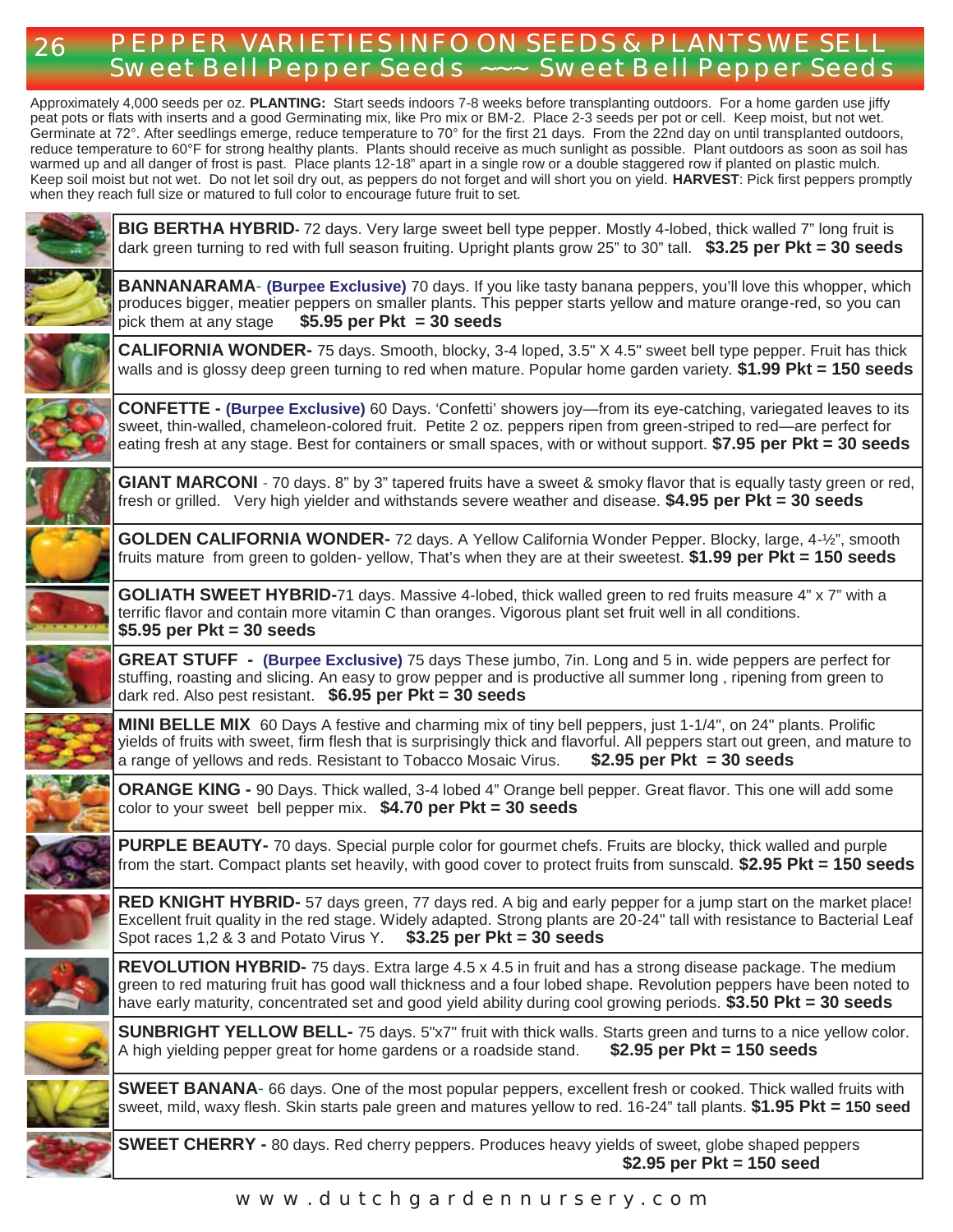## **Hot Pepper Seeds ~~~~~~ Hot Pepper Seeds**

 **Hot Pepper Heat Units** 

**The measure of Caspian was developed by a man with the name of Scoville, thus the name. Scoville Heat Units (SHU) Like all subjective scales, it is only a guide as many things have an effect on it. Cool weather produces milder peppers and high night time temperature has the greatest effect on increasing the heat in peppers. Drying also increases the heat 10 to 11 times more.**



**Big Guy [Jalapeno]** 69 Days The largest jalapeño in our offering and the perfect pepper for pickling, stuffing and slicing. At 5" long and 1" thick, this pepper is ready to spark up any salsa. **\$5.95 per Pkt = 30 seeds**

27

**CARRIBEAN BLEND–** 90 days. Improved version of habanero that ripens to a beautiful deep red and is even hotter. Productive 30" plants and 1 1/2" x 1" fruits. Space plants 18-24" apart. an extremely spicy version of the habanero pepper, clocks in at up to 445,000 Scoville units. **\$4.95 per Pkt = 30 seeds**



**CHILI PIE -** A unique miniature Bell Pepper that is mildly hot when fruits turn red. These peppers are compact, easy to grow and adapt well to a container or small garden planting. Another plus is their dark green foliage and ability to set fruit even under hot humid conditions. **\$4.95 per Pkt = 30 seeds**



**GHOST BHUT JOLKIA -** 83 days. Supposed to be the hottest pepper in the world measuring over 1 million units!!!! The 2  $\frac{1}{2}$  -3  $\frac{1}{2}$ " long orange - red peppers should be eaten with extreme caution & kept away from eyes. **\$6.95 per Pkt = 30 seeds**

**HABANERO ORANGE**-90 days SUPER HOT!! *SHU of 280,000 units.* Small tapered pale green fruits have wrinkled skin turning golden-orange. Used in sauces & for dried pepper powder. High yielding plants grow 36" tall. **\$2.99 per Pkt = 100 seeds**



**HUNGARIAN WAX-** 65 days. Spicy, fairly hot banana shaped, medium thick walled fruits are 3"-4" long & 2" across. Matures from yellow to bright red. Ever bearing 16"-24" tall plants *SHU of 750 to 3000 units!!! \$1.99 per Pkt = 100 seeds*



**JALAPENO GOLIATH HYBRID-** 65 days. Thick walled 4" long & 1-½" across mature from green to red with excellent flavor & texture. (30% hotter than the average Jalapeno) *SHU of 6,000 to 8,000 units!!! \$5.95 per Pkt = 30 seeds*

**JALEPENO (MILD)-** 75 Days. Moderately thick flesh is deep green turning to a deep red when mature. Great for hot pickled peppers or can be eaten raw. *SHU of 3,500 to 6,000 Units \$1.99 per Pkt = 100 seeds*

**LONG RED SLIM CAYENNE-** 70 days. Long, slender, slightly wrinkled & no thicker than a pencil. Fruits start out green turning fiery red. Good for pickles, canning & drying*. SHU of 30,000 to 50,000 units!!! \$1.99 per Pkt = 100 seeds* 



**SERRANO DEL SOL HYBRID PEPPER -** 62 days Serrano del Sol matures a full 12 to 20 days earlier than the older varieties, and its nearly 3" long fruits are almost double the size of traditional serrano types. Not excessively hot, with a unique flavor some people prefer to jalapenos. Dark green, maturing red. **\$1.99 per Pkt = 100 seeds**

**SUGAR RUSH PEACH HOT PEPPER** Amazing Sugar-Sweet Flavor and Some Fire Too! A sumptuous snacking pepper, by far the most fun pepper to eat. The long, peach-colored fruit is packed with loads of super sweet, tropical flavor, and the seeds bring a smoky, complex heat that when used together, creates a wild flavor experience super early, high yields of these exquisite sweet-hot peppers. **\$5.95 Pkt = 30 seeds**





**SUPER CHILI -** Super Chili is a very productive, semi-compact plant that produces a upward-facing cone shaped chili peppers with a spicy flavor. Super Chili peppers are great for ornamental use as well. The fruits turn from pale green to orange to red with all shades in between. **\$4.95 per Pkt = 30 seeds**

**TABASCO-** 80 days. Fruits ripen from yellow green to red and are easily harvested. Bred for the famous extra-hot Tabasco sauce. Vigorous and high yielding. **\$3.95 per Pkt = 30 seeds**

We try to have started pepper plants ready by April 1st & on thru June. **Available in store only no shipping on plants**  Treat like tomatoes protect from frost. **We can't guarantee that we will have all varieties available at all times 1.19** per regular 4 pack \$1.89 per jumbo 4 pack \$.99 per 2 pack for hot peppers & specialty kinds<br>[NO SHIPPING ON LIVE PLANTS]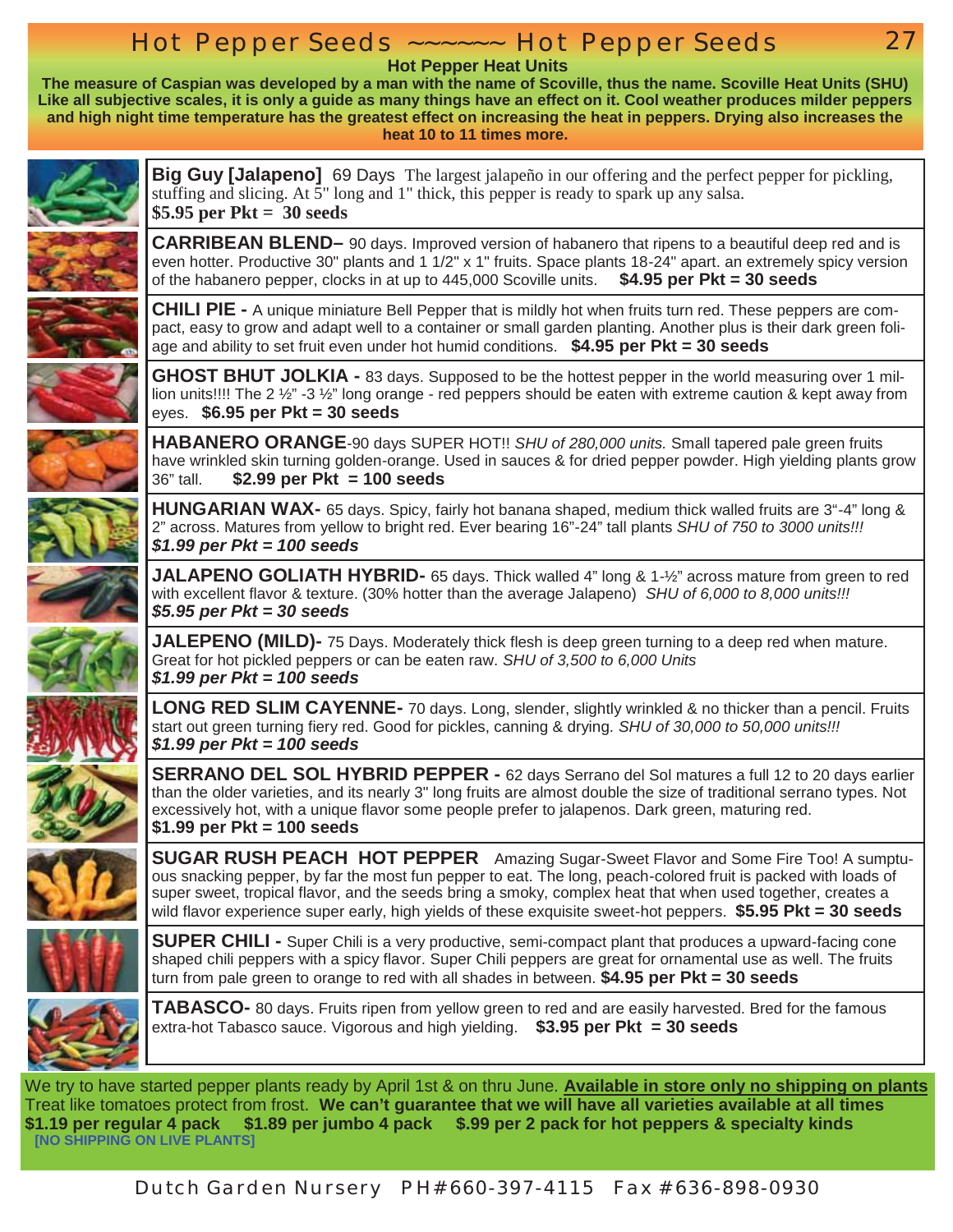# **TOMATOES SEEDS**

Approximately 10,000 seeds per oz. PLANTING; Start seeds indoors, 5-7 weeks before transplanting outdoors. Use Peat pots or flats with inserts with a good germinating mix like Pro mix or BM-2. Do not use field or garden soil as it may harbor a disease. Place seeds 1/4" deep. Cover lightly. Keep moist, not wet. Germinate at 80F until emerge. Do not start tomato seeds in a cold frame if soil temperature gets below 70F at anytime after your seed has been sown. After emerge reduce temperature to 60-70F until transplanted outdoors after all danger of frost is past and soil has warmed up. Place plants 18-24" apart in a row spacing of 4-6' apart. If plants are planted into plastic mulch, make sure you have a water supply source like, a drip line under the plastic mulch. Plants can be caged or staked for support. If using the stake method, you can use the weave method. Place a stake in between every 2nd or 3rd plant. Now start at the beginning of the row at first stake, tie your string to 1st stake. Take string around the outside of plants on one side to next stake. Wrap string around stake 2 or 3 times. Now continue down the row with string on the same side of row until you reach the end. Wrap string around last stake 3 or 4 times and now go back up other side and do the same. When you are done, your tomato plants should have a string on either side of them to give them support. Repeat this process as plant grows. Strings should be 6" apart. To make stringing easier, do the following; take a 3/4" PVC pipe about 3' long. From top down and bottom up, 4", drill a 1/4" hole. Run your string in top of pipe and out top hole to bottom hole, into it and out bottom of pipe. Now you have a handy tool and a time saver. Follow above tying instructions. This tool works as a handle. When you get to a stake, put hand or fingers over string on outside of pipe. This works as a brake to tighten up your string. HARVEST; Pick gently when fruit is fully developed and of a good color. Use fresh, or can for later use. After each tomato variety, you will find a letter or a row of letters. See below about what they mean.

#### We try to have started tomato plants ready by April 1st & on thru June. **Available in store only no shipping on plants**

#### Treat like peppers protect from frost. **We can't guarantee that we will have all varieties available at all times** \$.**99per regular 4 pack \$1.49 per jumbo 4 pack \$.99 per 2 pack for cherry tomatoes & specialty kinds**

#### **Tomato Plant Growth Habit and Disease Resistance Information**

**F1 =** Hybrid. Greatly improved over open pollinated types. Seeds will not be true if saved from these fruits.

**OP =** Open pollinated. Also called Heirlooms. Seeds can be saved.

**PVP =** Plant Variety Protected. Do not save seed from this variety. It is an open pollinated variety that is protected by law from seed saving. Not a heirloom plant.

**D** = **Determinate.** Plant habit where vine ceases to grow once it reaches a particular size. Sets fruits at one time and then tapers off. A good choice for short stakes. Usually have a firm fruit.

**I = Indeterminate.** Plant continues to grow and has fruit set in all stages, from blossom to matured. Most varieties are bred for a home garden and have soft fruits. Need good sturdy stakes

A = Alternaria / ASC = Alternaria Stem Canker / C5 = Cladosporium(leaf mold) / F = Fusarium wilt race #1 / FF = Fusarium wilt races #1,2 **FFF =** Fusarium wilt races #1,2,3 / **FOR =** Fusarium Crown & root rot / **GLS =** Gray leaf spot **L =** Septoria leaf spot **LM =** Leaf Molds A-E / **N =** Nematodes / **ST =** Stemphylium / **SS =** Gray leaf spot / **TMV =** Tobacco mosaic virus

**TS =** Tomato spotted wilt virus / **TOMV =** Tomato Mosaic virus / **V =** Verticillium wilt / **XCV =** Bacterial spot



**Miracle Grow Tomato 18-18-21**<br>Specially formulated for tomatoes & vegetables to

 produce maximum crops even in small home gardens Contains magnesium & other vital trace elements

**1.5 lb. Water Soluble \$7.95 3 lb. bag \$12.95** 

## **Tomato Maker 4-2-6 & Micronutrients**

Produce superior, high quality tomatoes an other vegetables. 6% calcium content prevents blossom end rot. Nutrients are derived from a blend of natural resources. **3 lb. Granular \$12.95**



### **Fertilome Tomato & Pepper Set RTU**

Makes blossoms set fruit despite poor weather. Nearly every blossom will produce larger, meatier, tomatoes, ripening up to 3 weeks earlier. May be used on Tomatoes, Beans, Cucumbers, Eggplants, Melons, Okra, Peppers,

Strawberries and Grapes. **To promote flowering:** Increase blossom set, Reduce end rot, Increase fruit yield. **32 oz. RTU \$6.95**

#### **Jobe's® Organics® Fertilizer Spikes Vegetable 2-7-4**



Organic premeasured spikes that make for a fast, easy and mess-free fertilizing experience. Specially formulated to help build a nourishing environment that promotes beneficial microbial action where plants need it most, at the roots. OMRI listed **50 Spikes/ 1 lb bag \$7.95** 

## **Jobe's® Fertilizer Spikes Tomato 6-18-6**



Convenient and easy to use, the slow-release formula feeds plants for up to eight weeks. Plus, spikes ensure that nutrients aren't washed away like surface applied fertilizers. The specially formulated, premeasured spikes make for a fast, easy and mess-free ferti-

lizing experience. **18 per pack \$3.95 wt - 1/2 lb**

### **Tomato and Vegetable Food 7-22-8**

Provides essential nutrients for better growth, better flavor and bigger harvest by supplying plant food plus secondary nutrients to produce vigorous Tomato and vegetable



plants. . **4 lb. bag \$7.95 20 lb. bag \$18.95** 

## **Organic Tomato & Vegetable Food 2-5-3**

Uses beneficial microorganisms to break down organic materials to produce results and optimum growth. Use for a healthier active soil in tomato plants and vegetables. **4 lb. bag \$8.95** 



**Hi-Yield Calcium Nitrate** used primarily in vegetable gardens, particularly for Tomatoes and Peppers, in the prevention of Blossom End Rot. a common problem with tomatoes. It is a physiological disorder (not a disease) caused by a lack of calcium. When fruits are enlarging rapidly, sufficient amounts of calcium fail to reach the end of the fruit resulting in a deficiency Use as a Soil

(Side Dress) Application or as a Foliar Spray. **4 lb. bag \$5.95**

**Bonide® GardenRich® Rot-Stop®** Corrects calcium deficiency. Controls blossom end rot on tomatoes and other vegetables. Apply to developing fruit and foliage after periods of heavy rain or rapid growth. Mix 4 tbsp per gallon. **16 oz concentrate \$8.95 1.5 lb 16 oz Ready to use \$8.95 1.5 lb**



**Rot-Stop** 



#### **Liquid Calcium For Tomatoes**

Use calcium as a weekly foliar spray to keep plants in good health and it will help to resist the onset of blights Use for blossom end rot on tomatoes. Use for all vegetables. Calcium11% Nitrogen9% **1/2 gallon \$6.95 wt - 6 lb**

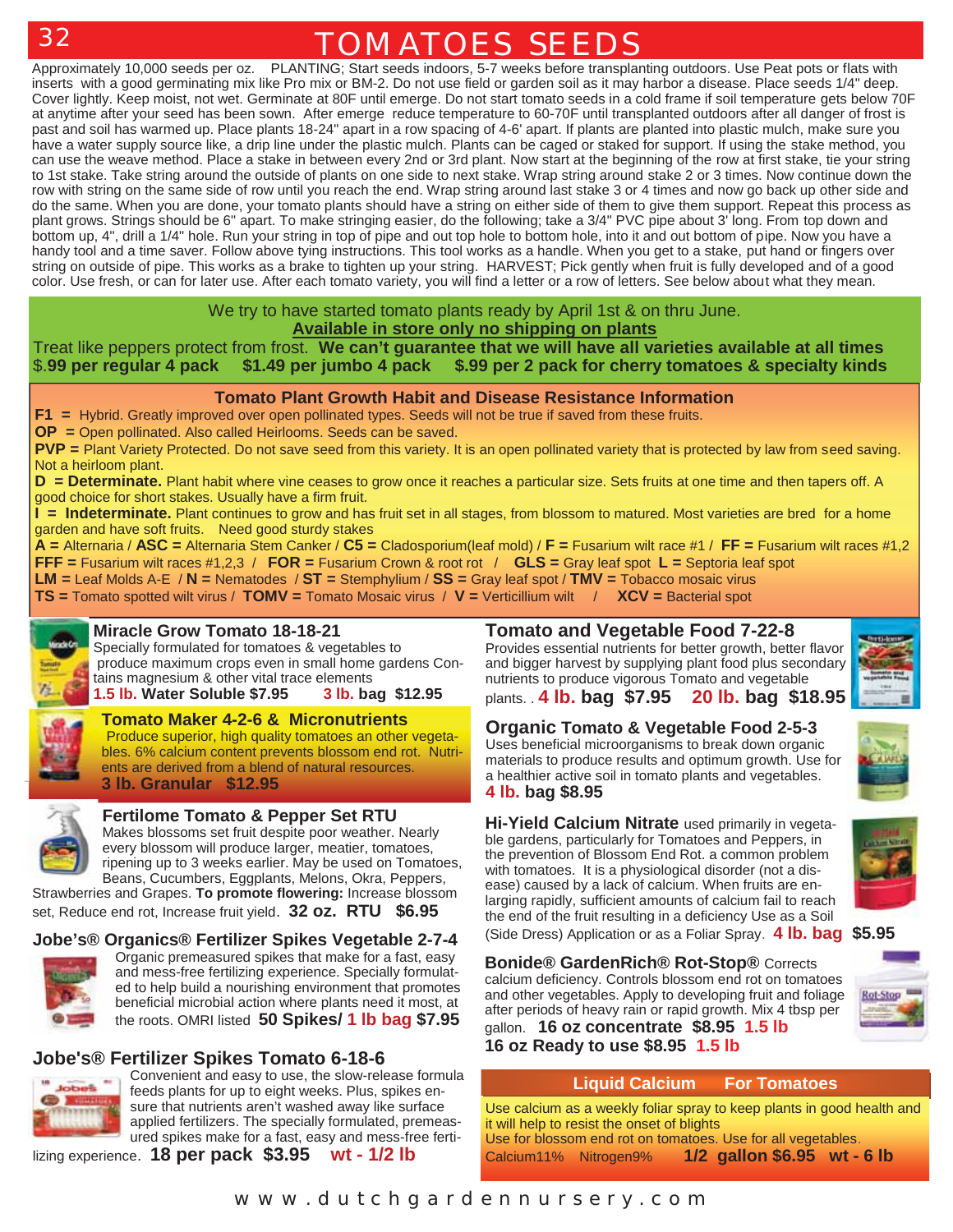### **BLOSSOM END ROT**

Blossom end rot can occur at various stages of plant growth. It is a symptom of calcium deficiency in the plant. Calcium moves very slowly in plants, so deficiencies can occur even when soil tests indicate that calcium is adequate. Extraordinarily growth can also contribute because slow moving calcium can't move into tissues quickly enough. The blossom end of the fruit develops a dark, watery spot. This area enlarges and the skin sometimes becomes brown and leathery.

Spay plants with Liquid calcium or treat with any other product that is labeled to help with blossom end rot any time after fruit has started to form. Be alert for conditions that favor rapid growth such as a dry period followed by a soaking rain or an application of nitrogen fertilizer. Spraying preventively is very effective for this problem.

## **CRACKING**

Tomatoes can crack when conditions encourage rapid growth during ripening. This can frequently occur during hot dry weather followed by heavy rainfall. Some varieties are more susceptible to cracking than others. Maintaining even soil moisture (mulching and watering) and growing crack- resistant varieties are the two best solutions for this problem.

## **LEAF ROLL**

Older leaves roll upward until edges until edges touch or overlap each other. Eventually most of the lower leaves may be curled and fell leathery. No other symptoms develop. Leaf roll can result from excessively wet soil and heavy sucker pruning. Plant growth is usually not affected and a normal crop is produced. Some varieties are more prone to this than others. Well-drained soil and less pruning can help, although control measures are usually not necessary unless they develop blight

### **EARLY BLIGHT**

Irregular Brown Spots,1/4 to 1/2 inch in diameter with concentric rings in their centers, appear on lower leaves. A yellow margin may outline spot. When many spots appear, the entire leaf turns yellow and drops. Dark spots with light centers and concentric rings may occur on the stems as well. Dark, leathery, Sunken spots with concentric rings mar the fruit where it joins the stem. The discoloration extends into the fruit. Disease starts at bottom of plant and progresses upward. Spots are similar to Septoria Leaf Spot.

### **LATE BLIGHT**

Dark brown water soaked patches appear on leaves. During humid weather, a white, downy mold grows on lower leaf surfaces. Leaves dry, shrivel, and turn brown. Water soaked spots can also occur on the stems. Grayish green water soaked spots appear on the fruit. Such fruit remains firm. Dying plants have an offensive odor. This plant disease is caused by a fungus (Phytophthora infestans) that attacks both tomatoes and potatoes. Late blight does not attack tomatoes every year, but is very destructive when it does occur. Plantings can be killed in 10-14 days.



**Mancozeb with Zinc 37.0%.** A broad spectrum fungicide for use on a wide variety of vegetables and ornamentals. Controls leaf spot, downy mildew, blights, anthracnose, botrytis and other listed diseases. Use 2-5 teaspoons per gallon. Not for sale in NY. **16oz Concentrate \$14.95 wt - 1.5 lb**

### **TIPS FOR TOMATO BLIGHT CONTROL**

Use blight resistant varieties. If you had a problem previously, you will still need to be on the lookout and use preventive measures.

Plant in full sun, Rotate planting sites every year. Stake plants or use tomato cages. Mulch to prevent rainwater splashing on leaves and spreading soil borne diseases. Do not work in the garden while plants are wet after a rainfall. You will spread disease from plant to plant. If plants are dense with foliage, trim them to allow adequate air movement. Keep fungicides on hand, and spray at first sign of dark spots on lower leaves. Follow labels and spray repeatedly. **For early blight we recommend Daconil.**

#### *Late blight is difficult to control.* **Mancozeb** and **Daconil**  are the best choices for this problem.

**Cooper, Neem Oil, Actinovate** and **Serenade** can also be used if natural sprays are preferred. Rotating different control methods is highly recommended, especially for non chemical sprays.

If signs of blight are seen, remove leaves that are diseased (usually lower ones will be first). Destroy leaves by burning or putting them in your trash. DO NOT PUT THEM IN YOUR COMPOST PILE. This disease can remain active in plant debris for a long time and reinfect your soil next year. Burn or destroy whole plants at end of season.

Disease usually starts when your plants are loaded with tomatoes or poorly fertilized. Feed and water them well to avoid stress and susceptibility to disease.

#### **Daconil Fungicide / #1 on Tomatoes**



Kills, stops and prevents a broad spectrum of plant diseases. Broad label for use on flowers, vegetables, fruit and shade trees. Controls leaf spots, rust, blights, fruit rot and mildew. "No Touch - Squeeze and measure" dosing system concentrate bottle design. Micro-motion labels. Clear, easy to use and understand labeling

**16oz Concentrate \$14.95 wt - 1.5 lb 32 oz. RTU Spray \$8.95 wt—2.5 lb**

### **BACTERIAL SPECK**

Many tiny dark brown spots appear on fruit and leaves. The fruit appears unappetizing but is still edible when ripe. The bacterium is most active in slightly cool (65-75 degrees) temp. that follows a heavy rain. At this time, they are easily splashed onto or carried from plant to plant. It also overwinters in soil. Do not compost diseased plants. Most basic spray programs that include Copper will control this disease. Repeat sprays every 7-10 days. Avoid overhead irrigation and working around wet plants.

### **SUNSCALD**

Top and sides of green and ripening fruit develop slightly sunken areas with grayish white paper like surface. It is most prevalent on varieties that have sparse foliage or plants that have been defoliated by leaf diseases or heavy pruning. Tomatoes are still edible if no secondary rot has invaded the fruit. Cover exposed fruits and plants with row cover if excessive defoliation has occurred. Spraying with **Surround** can stop sunscald from worsening.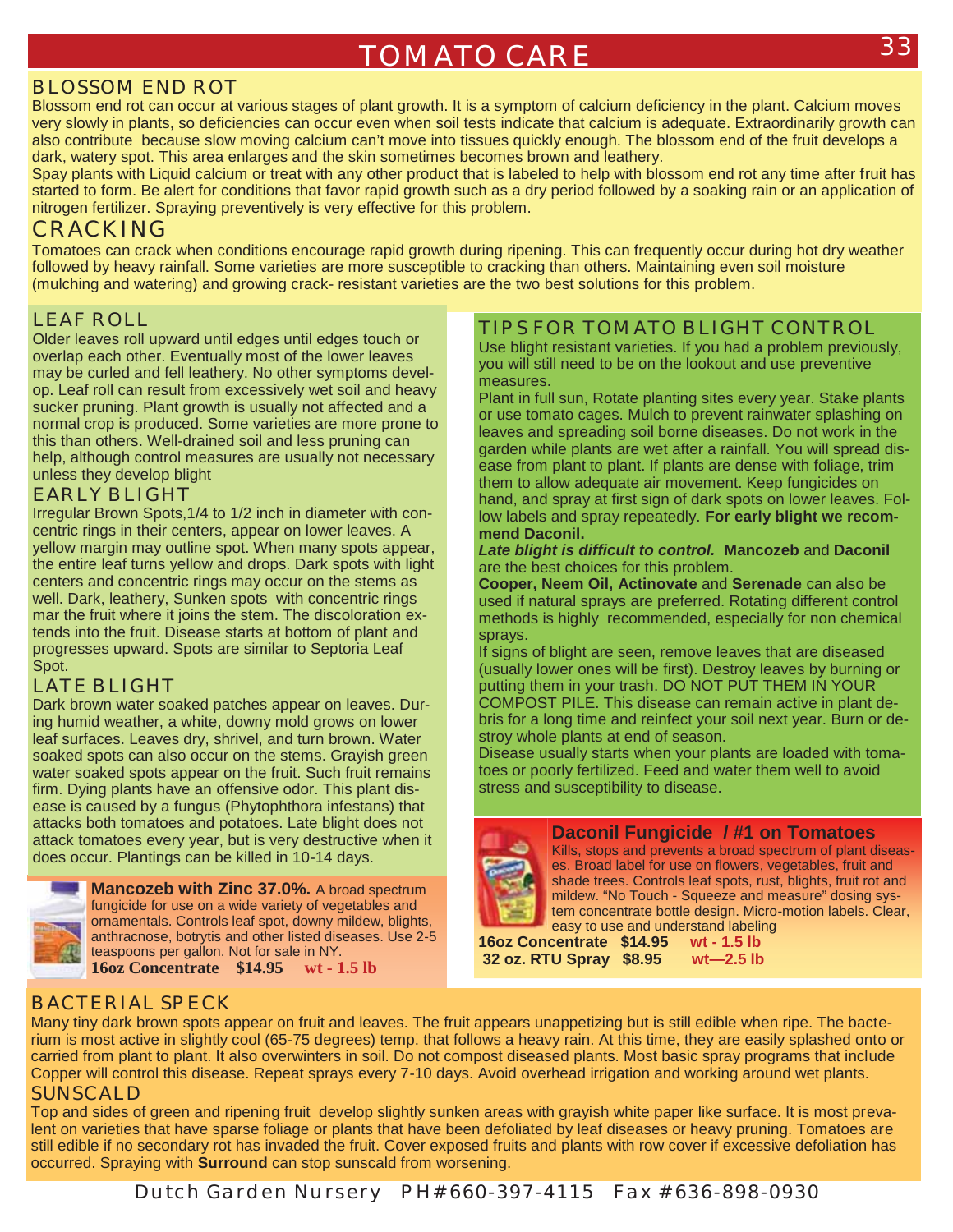# 34 **PASTE TYPE SAUCE & HYBRID SLICER TOMATO SEEDS**

| Paste Type Sauce Tomatoes ~~~~ Paste Type Sauce Tomatoes                                                                                                                                                                                                                                                                                                                                                                       |
|--------------------------------------------------------------------------------------------------------------------------------------------------------------------------------------------------------------------------------------------------------------------------------------------------------------------------------------------------------------------------------------------------------------------------------|
| AMISH PASTE- 74 days. 80z. Flavorful red paste type tomato. Dates back to the turn of the century, and is the<br>best for sauces and canning. Not overly acidic. Indeterminate Heirloom. \$1.95 per Pkt = approx 100 seeds                                                                                                                                                                                                     |
| <b>BIG MAMA</b> - (Burpee Exclusive) 80 Days Plum-shaped and enormous, grow up to 5 in. long and 3 in.<br>across. Easy to peel and core, and perfect for sauces and soups, this incredibly meaty variety sets a new stand-<br>\$3.75 per $Pkt =$ approx 25 seeds<br>ard for paste tomatoes. Indeterminate Hybrid                                                                                                               |
| FRESH SALSA - (Burpee Exclusive) 70 Days. Salsa lovers #1 tomato. 4 oz. Plum shaped, "Dripless" & all<br>meat. Chop in tiny cubes for salsa and it will remain perfectly firm & solid. Great paste tomato.<br>Determinate Hybrid VF1&2N<br>\$3.75 per Pkt = $approx 25$ seeds                                                                                                                                                  |
| <b>HEALTH KICK</b> - 72 days. 4oz. Fruit. Excellent paste type tomato, perfect for sauces, pastes, and ketchup.<br>Owes its name and brilliant color to lycopene. Healthy for you! Determinate. Hybrid VFFASt<br>\$3.95 $Pkt =$ approx 25 seeds                                                                                                                                                                                |
| <b>ROMA-LAROMA III - 76 days.</b> The pasta and Bright red meaty fruits are large, 5 to 8 oz. and full of flavor.<br>Disease resistant plants are very vigorous and produce fruit abundantly all season. Determinate. Hybrid VFFN<br>\$2.95 per $Pkt =$ approx 25 seeds                                                                                                                                                        |
| SUPER SAUCE- (Burpee Exclusive) 70 days Game changing paste tomato is the biggest you can grow- up to<br>2 lbs. each. Easy to peel variety is a breeze to make sauce from; it's meaty, nearly seedless and packed with<br>\$3.75 per $Pkt =$ approx 25 seeds<br>flavor. Indeterminate Hybrid                                                                                                                                   |
| Hybrid Slicer and Juice Tomatoes ~~~ Hybrid Slicer and Juice Tomatoes                                                                                                                                                                                                                                                                                                                                                          |
| <b>BETTER BOY-</b> 75 days. Producer of 16oz. fruits that are extremely flavorful, with flesh that's juicy yet firm.<br>Great for slicing. Better Boy is an improved Big Boy with more disease resistance. Heavy foliage protects fruit<br>from sunscald Indeterminate. VFNASt Hybrid<br>\$2.50 per Pkt = $approx 25$ seeds                                                                                                    |
| BIG BOY-78 days. The super red hybrid sandwich slicer. 12-16 oz. firm meaty fruits Boast crack-free blemish<br>\$2.50 per Pkt = $approx 25$ seeds<br>resistant skin. Indeterminate Hybrid                                                                                                                                                                                                                                      |
| <b>BIG BEEF-</b> 73 days. 12oz. Deep oblate to globe shaped fruit, has a full spectrum of disease resistance. Has<br>that old-fashioned, rich flavor. "The best tomato yet." Indeterminate Hybrid. VFFNTASt. \$2.50 / Pkt = 25 seed                                                                                                                                                                                            |
| BIG LEAGUE - 47 Days Beautiful, 14 to 21 ounce beefsteak-type red tomatoes grown on plants that will re-<br>quire support due to the sheer weight of the fruit. Plants only grow up to 48" making them perfect for patio gar-<br>\$3.75 per $Pkt =$ approx 25 seeds<br>dening. Determinate. Hybrid                                                                                                                             |
| <b>BIG DADDY</b> - (Burpee Exclusive) 78 Days. Game changing breakthrough in taste, size, disease resistance<br>and yield! Lives up to its name with a mighty harvest of 16 oz. ruby red fruits. Indeterminate hybrid VF<br>\$2.50 per Pkt = $approx 25$ seeds                                                                                                                                                                 |
| BIG DENA 77 Days. High yields of large, flavorful fruit. This is the Tomato Fruits we sell in the early spring<br>Vigorous, open plants produce very high yields of uniform, 8-12 oz., red fruits that are mostly smooth with slight<br>shoulder ribs. Very good flavor with nice internal color and quality. High resistance to Fusarium wilt races<br>\$20.60 per Pkts = approx 25 seeds<br>Indeterminate F1 hybrid I, T, FF |
| BIG PINK - (Burpee Exclusive) 75 days. Medium 8-10 oz. Flavor packed tomato with rosy, smooth skin adds a<br>crowning touch to any burger or salad. Super slicer. Indeterminate Hybrid \$2.50 per Pkt = approx 25 seeds                                                                                                                                                                                                        |
| <b>CAROLINA GOLD</b> - 71 Days Resistant to Gray Wall, a common problem with many varieties. Extra-large<br>fruits, bigger than Mountain Gold, with yellow-gold, deep oblate fruits.<br>Determinate Hybrid VFF<br>\$2.95 per $Pkt =$ approx 25 seeds                                                                                                                                                                           |
| <b>CELEBRITY-70</b> days. A Popular hybrid with 7oz. Deep red , firm, and very flavorful fruit. A top choice for the<br>\$2.50 per Pkt = approx 25 seeds<br>home gardener. Semi- determinate. Hybrid VFFNTASt                                                                                                                                                                                                                  |
| <b>EARLY GIRL-</b> 57 days. 4-6 oz. tasty red fruits. An early tomato that keeps right on producing all season. Firm<br>texture and blemish resistant skin. Indeterminate Hybrid VFF<br>\$2.50 per = approx 25 seeds                                                                                                                                                                                                           |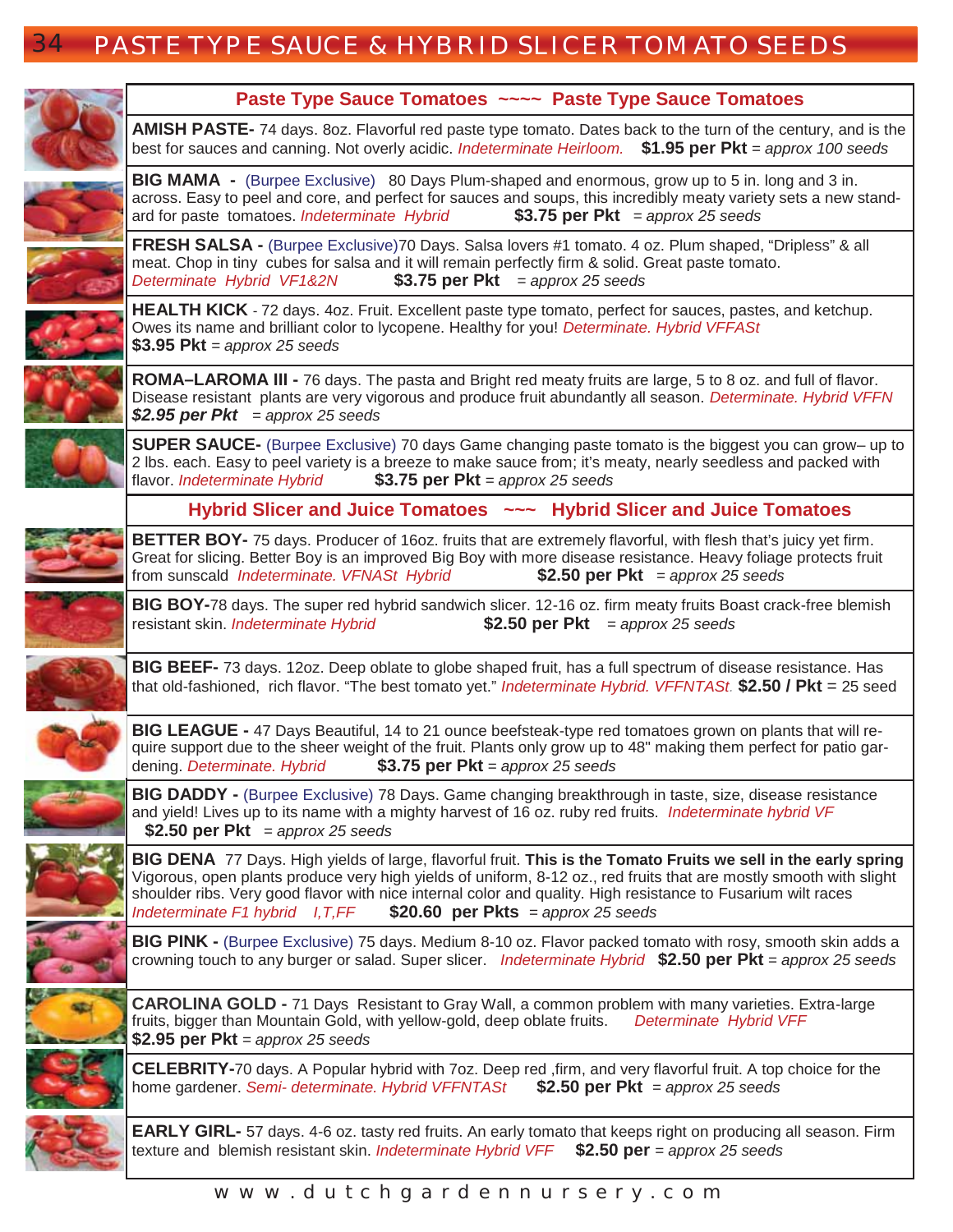# **HYBRID SLICER AND JUICE TOMATO SEEDS** 35

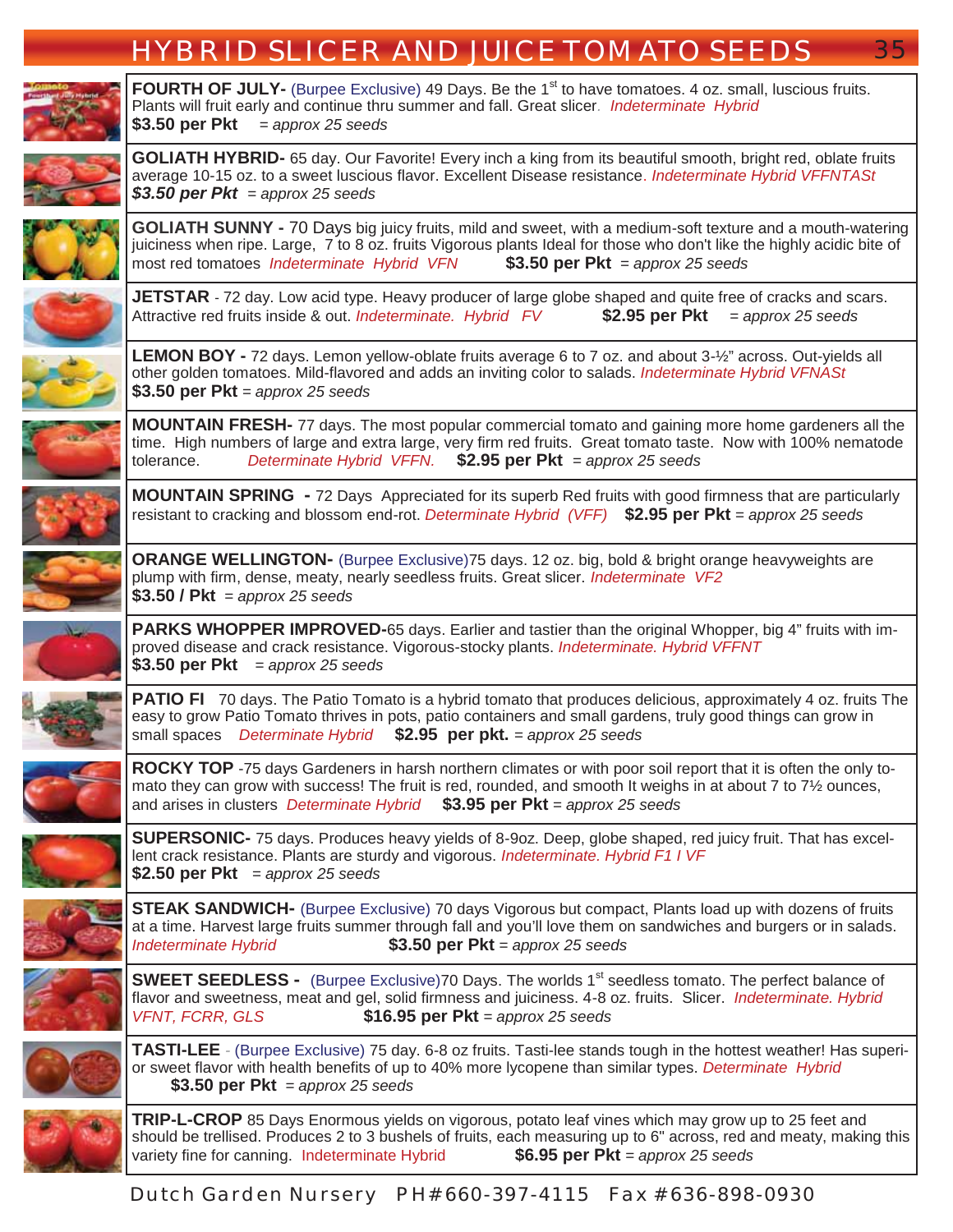| 36<br><b>HEIRLOOM TOMATO SEEDS</b> |                                                                                                                                                                                                                                                                                                                                                                                                                 |
|------------------------------------|-----------------------------------------------------------------------------------------------------------------------------------------------------------------------------------------------------------------------------------------------------------------------------------------------------------------------------------------------------------------------------------------------------------------|
|                                    | <b>ANNA RUSSIAN TOMATO</b> - 65-70 days This luscious heirloom was reported to have been brought to Oregon<br>by a Russian immigrant Pinkish-red, heart-shaped fruits are large, early and juicy with outstanding flavor and<br>\$1.99 per Pkt<br>weigh a pound. Indeterminate. Heirloom.<br>$=$ approx 100 seeds                                                                                               |
|                                    | <b>BEEFSTEAK</b> -80 days. These large, flattened, solid, meaty, juicy, brilliantly red fruits are slightly ribbed and<br>weigh up to 2lbs. Prone to cracking. Excellent slicer. Indeterminate. Heirloom \$1.99 per Pkt = approx 100 seeds                                                                                                                                                                      |
|                                    | <b>BLACK KRIM</b> 80 DAYS. This medium-sized, very dark maroon beefsteak, with wonderfully rich flavor, originat-<br>ed in Crimea, a peninsula in the Black Sea with perfect "tomato summers". Extremely tasty<br>\$1.99 per Pkt = approx 100 seeds<br>Indeterminate. Heirloom                                                                                                                                  |
|                                    | <b>BRANDYWINE</b> - 95 days. Vigorous Heirloom dates back to 1885, One taste and you'll be enchanted by its superb flavor<br>and luscious shade of red-pink. The large, beefsteak-shaped fruits grow on unusually upright, potato-leaved plants. The fruits<br>set one or two per cluster and ripen late-and are worth the wait 1.5 lb. fruits. Indeterminate. Heirloom<br>\$1.99 per pkt. $=$ approx 100 seeds |
|                                    | <b>CHEROKEE PURPLE TOMATO - 80-90 days An unusual, medium pink-purple fruits that appear brown in col-</b><br>or, and average 8 to 12 oz. Fruits are round to oblate, with no cracking. tolerance to mild drought as well as to<br>common diseases. Indeterminate. Heirloom<br>\$1.99 per Pkt = approx 100 seeds                                                                                                |
|                                    | <b>DELICIOUS-</b> 77 Days. If you like growing large tomatoes, this is the one. Up to 1 lb. large, smooth, nearly solid<br>\$1.99 per Pkt = approx 100 seeds<br>red with very little cracking. Indeterminate Heirloom                                                                                                                                                                                           |
|                                    | GOLDEN JUBILEE- 72 days. Mild flavor and low acid make this one of the best varieties for tomato juice. Bright<br>golden-orange fruits. Fruits have few seeds. Indeterminate Heirloom<br>\$1.99 per pkt. $=$ approx 100 seeds                                                                                                                                                                                   |
|                                    | MARGLOBE - 75 days. Highly adaptable with almost globe shaped fruits. Uniform vine growth. High yields of<br>large, uniform, sweet, thick walled red fruits. Good garden variety. Indeterminate. Heirloom VFA<br>\$1.99 per Pkt = approx 100 seeds                                                                                                                                                              |
|                                    | <b>MISSOURI PINK LOVE APPLE</b> 75-85 days. This heirloom has been grown since the Civil war (as many peo-<br>ple believed at the time) that tomatoes or "love apples" were poisonous. Big, pink beefsteak-type fruits are slightly<br>sweet with a juicy, meaty texture. Potato leaved plant Indeterminate. Heirloom \$4.95 / Pkt = 50 seeds                                                                   |
|                                    | <b>MORTGAGE LIFTER</b> - 80 days. Long-time favorite with good yields of very large, smooth pink skinned fruits<br>even in droughts. Very meaty fruits & few seeds. Mild-detectable sweet flavor. Indeterminate. Heirloom<br>\$1.99 per $Pkt =$ approx 100 seeds                                                                                                                                                |
|                                    | MR STRIPY- 80 days. Very large, yellow fruit with pinkish stripes. Mild flavor, low acid type tomato.<br>Indeterminate. Open-Pollinated Heirloom<br>\$1.99 per $Pkt =$ approx 100 seeds<br>Open pollinated                                                                                                                                                                                                      |
|                                    | <b>OLD GERMAN</b> - 75 days An heirloom originally grown by the Mennonite community of Virginia, and one of the<br>best-ever varieties for slicing. Huge fruits weigh 1-1/2 to 2 lbs. each, with an unusual boat shape.<br>\$1.99 per $Pkt =$ approx 100 seeds<br>Indeterminate. Heirloom                                                                                                                       |
|                                    | <b>OXHEART</b> - 90 days. This giant produces large, 1-2 lb. firm, meaty, heart-shaped fruits. Fruits have thick walls,<br>few seeds and a mild flavor. Great for sauces. Indeterminate. Heirloom \$1.99 Pkt = approx 100 seeds                                                                                                                                                                                 |
|                                    | PONDEROSA PINK-80 days. Extra large, up to 1 lb. beefsteak like fruit. Rosy-pink, almost seedless, with low<br>\$1.99 per Pkt = approx 100 seeds<br>acid and meaty flesh. Indeterminate Heirloom                                                                                                                                                                                                                |
|                                    | <b>RAINBOW BLEND</b> 80-100 DAYS TO MATURITY. Beautiful and tasty heirloom varieties chosen for a rainbow of<br>colors and range of flavors from mild to sweet to tangy. Eight popular heirloom varieties Blossoms and fruit devel-<br>op progressively, and the harvest lasts several months <i>Indeterminate Heirloom</i> \$1.99 / Pkt = approx 100 seeds                                                     |
|                                    | RUTGERS-85 days. All purpose variety, ideal for canning. Beautiful dark red 6-8 oz. globular fruits are solid,<br>meaty, and sweet. Old-fashioned flavor. Indeterminate. Heirloom \$1.99 / pkt. = approx 100 seeds                                                                                                                                                                                              |
|                                    | <b>YELLOW PEAR - 78 days.</b> Vigorous vines produce high yields of 2inch, yellow skinned pear shaped fruits with<br>few seeds. Mild low acid. Indeterminate. Open-Pollinated Heirloom \$1.99 per Pkt = approx 100 seeds                                                                                                                                                                                        |